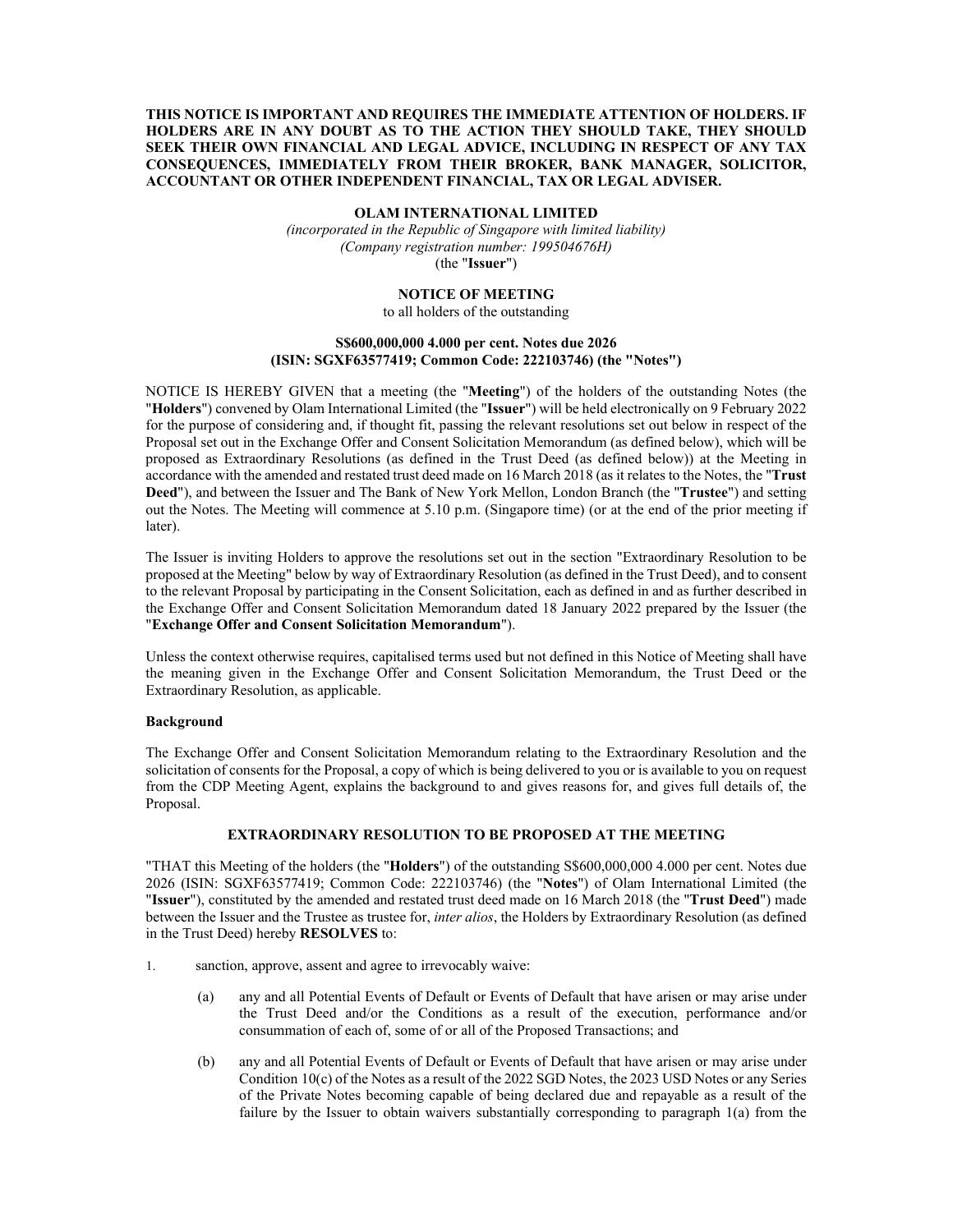holders of those securities, and the implementation of any, some or all of the Proposed Transactions;

- 2. declare that this Extraordinary Resolution shall be effective upon the passing of this Extraordinary Resolution;
- 3. irrevocably waive any claim that Holders may have against the Trustee arising as a result of any loss or damage which Holders may suffer as a result of the Trustee acting upon this Extraordinary Resolution and confirm that Holders further confirm that they will not seek to hold the Trustee liable for such loss or damage even though it may subsequently be found that there is a defect in this Extraordinary Resolution or that for any reason this Extraordinary Resolution is not valid or binding upon the Holders;
- 4. sanctions, approves, assents and agrees to every abrogation, amendment, modification, compromise or arrangement in respect of the rights of the Holders against the Issuer or against any of its property whether such rights shall arise under the Trust Deed or the Conditions or otherwise in or resulting from the waivers referred to in paragraph (1) above and the implementation of all, some or any of the Proposals and this Extraordinary Resolution;
- 5. discharge and exonerate the Trustee from all liability for which it may have become or may become responsible or liable under the Trust Deed or the Notes in respect of any act or omission in connection with all, some or any of the Proposals, its implementation or this Extraordinary Resolution;
- 6. acknowledge that the following terms, as used in this Extraordinary Resolution, shall have the meanings given below:

"**2022 SGD Notes**" means the S\$500,000,000 6.000 per cent. Notes due 2022 (ISIN: SG6X10986208);

"**2023 USD Notes**" means the US\$300,000,000 4.375 per cent. Notes due 2023 (ISIN: XS1575977365; Common Code: 157597736);

"**2026 SGD Notes**" means the S\$600,000,000 4.000 per cent. Notes due 2026 (ISIN: SGXF63577419; Common Code: 222103746);

"**CDP**" means The Central Depository (Pte) Limited;

"**Distribution Entitled Shareholders**" means the depositors who have OG Shares in their Securities Accounts maintained by the said depositors with CDP as at the Distribution Record Date;

"**Distribution Record Date**" means the date to be separately announced, fixed by the Issuer for the purpose of determining entitlements of the OG Shareholders in respect of the Proposed Distribution;

"**FCA**" means UK Financial Conduct Authority acting in its capacity as the competent authority under Part VI of FSMA;

"**FSMA**" means UK Financial Services and Markets Act 2000;

"**LSE**" means the London Stock Exchange;

"**New Issue**" means the issuance of new OFIGL Shares by OFIGL as part of the OFI IPO;

"**OFI Business**" means the Olam Food Ingredients business which is constituted by the Olam Group's global sourcing and ingredients and solutions reporting segments and its Cocoa, Coffee, Nuts, Spices and Dairy divisions;

"**OFI IPO**" means the primary listing of OFIGL in the UK, involving the admission of the OFIGL Shares to the premium segment of the FCA's Official List and to trading on the LSE's Main Market for listed securities, with a concurrent secondary listing on the Mainboard of the SGX-ST by way of introduction;

"**OFI Subsidiaries**" means the subsidiaries of the Issuer involved in the OFI Business;

"**OFIGL**" means OFI Group Limited;

"**OFIGL Shares**" means ordinary shares in the share capital of OFIGL;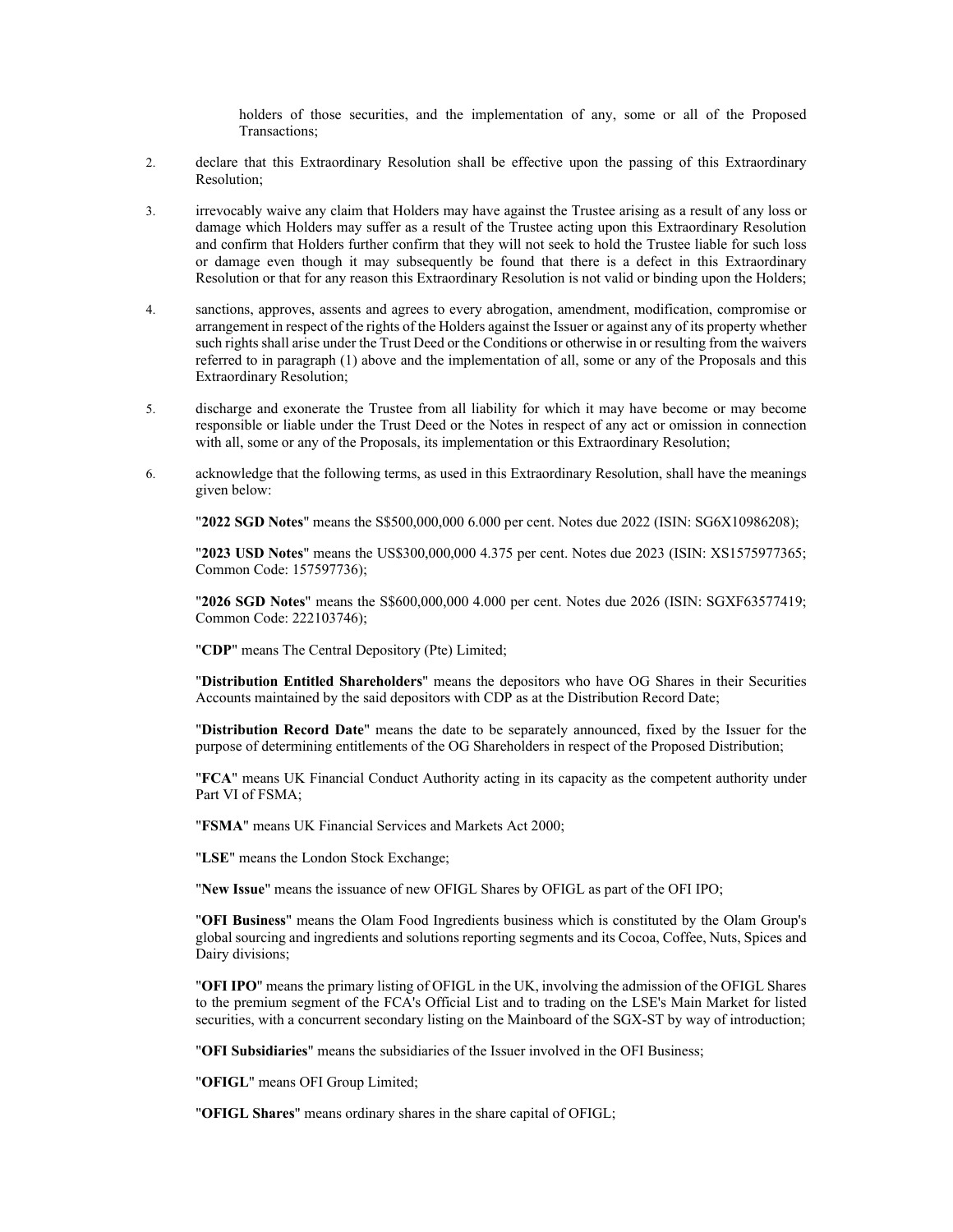"**OG**" means Olam Group Limited;

"**OG Share**" means ordinary share in the share capital of OG;

"**OG Shareholders**" means the shareholders of OG;

"**OGA**" means Olam Global Agri Pte. Ltd.;

"**OGA Business**" means the Olam Global Agri business comprising the Olam Group's Integrated Feed & Proteins, Edible Oils, Rice, Speciality Grains & Seeds, Cotton, Wood Products, Rubber and Commodity Financial Services divisions;

"**OGA Subsidiaries**" means the subsidiaries of the Issuer involved in the OGA Business;

"**OIL Business**" means the business of the Olam Group excluding the OFI Business and OGA Business, comprising (i) packaged foods, infrastructure and logistics, and Olam Palm Gabon and (ii) the businesses carried out by Olam Ventures Pte. Ltd. and OTBS;

"**OIL Subsidiaries**" means the subsidiaries of the Issuer involved in the OIL Business;

"**Olam Group**" means the Issuer and its subsidiaries;

"**OTBS**" means Olam Technology and Business Services Pte. Ltd.;

"**Private Notes**" means the JPY5,700,000,000 0.47 per cent. notes due 2022, the JPY6,000,000,000 0.9725 per cent. notes due 2022, the JPY8,000,000,000 0.9825 per cent. notes due 2022, the JPY7,000,000,000 2.050 per cent. notes due 2025, the JPY9,000,000,000 1.610 per cent. notes due 2026, the JPY5,500,000,000 1.403 per cent. notes due 2026, the US\$50,000,000 3.65 per cent. notes due 2022 and the US\$100,000,000 3.25 per cent. notes due 2026 issued under the Programme;

"**Proposed Capital Reduction of OG**" means the proposed capital reduction exercise to be undertaken by OG under Section 78G of the Companies Act 1967 of Singapore to effect the Proposed Demerger;

"**Proposed Demerger**" means the proposed demerger of the OFI business via the Proposed Capital Reduction of OG, by which OG will carry out the Proposed Distribution;

"**Proposed Dilution**" means the proposed dilution of OG's interest in OFIGL as a result of the New Issue immediately prior to the Proposed Distribution;

"**Proposed Disposal**" means the proposed sale by OG of a certain number of OFIGL Shares in conjunction with the OFI IPO;

"**Proposed Distribution**" means the proposed distribution of all Remaining OFIGL Shares to the Distribution Entitled Shareholders;

"**Proposed Dividend in Specie**" means the proposed dividend in specie to be undertaken by the Issuer, upon the completion of the Proposed Restructuring, of its rights, interests and benefits in and to some or all of the P-Notes it holds to OFIGL;

"**Proposed Restructuring**" means the proposed restructuring of the Olam Group involving, *inter alia*, OG's allotment and issuance to the Shareholders of OG Shares, credited as fully paid, on the basis of one (1) new OG Share for every one (1) Share held by each Shareholder as at the Scheme Record Date, in consideration of the transfer of all of the Shares held by the Shareholders to OFIGL (in consideration of which OFIGL will issue OFIGL Shares to OG), which will result in the Shareholders holding all of the OG Shares, and the Issuer becoming a wholly-owned subsidiary of OG indirectly through OFIGL;

"**Proposed Transactions**" means the Proposed Restructuring, Proposed Dividend in Specie, Proposed Disposal, Proposed Dilution and Proposed Demerger;

"**P-Notes**" means promissory notes, the benefit of which the Issuer has received from various OGA Subsidiaries in connection with and as part of the intra-group consideration for the implementation of the Separation;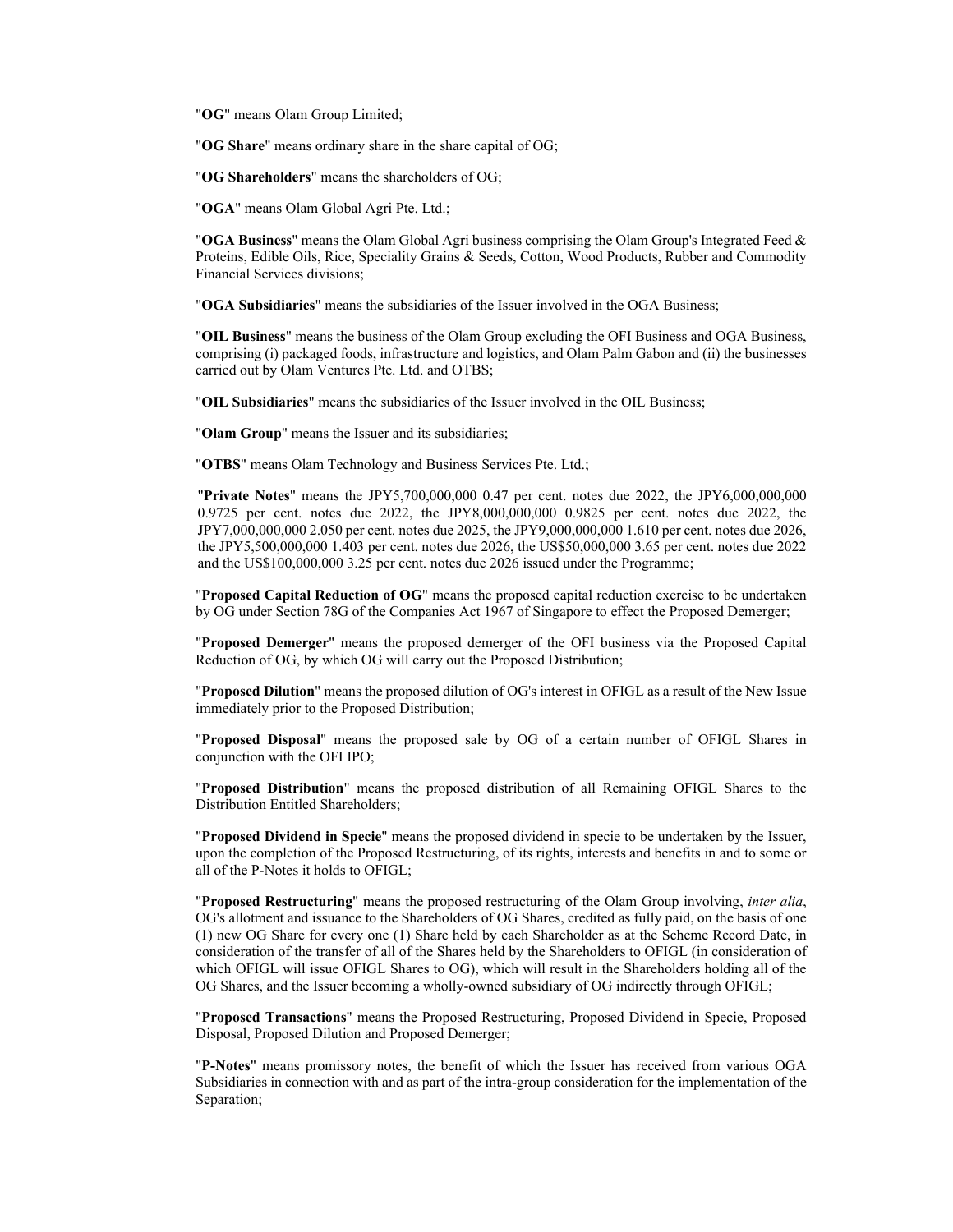"**Remaining OFIGL Shares**" means the remaining OFIGL Shares held by OG after the Proposed Disposal;

"**Securities Account**" means a securities account maintained by a depositor with CDP (but does not include a securities sub-account maintained with a depository agent);

"**Separation**" means the process of carving out and separating the OFI Subsidiaries, OGA Subsidiaries and OIL Subsidiaries into three (3) corporate groups;

"**Scheme**" means the scheme of arrangement proposed by the Issuer to the Shareholders under Section 210 of the Companies Act 1967 of Singapore, to effect the Proposed Restructuring;

"**Scheme Record Date**" means the date fixed by the Issuer for the purpose of determining entitlements of the Shareholders in respect of the Scheme;

"**SGX-ST**" means Singapore Exchange Securities Trading Limited;

"**Share**" means an ordinary share in the capital of the Issuer;

"**Shareholder**" means the shareholders of the Issuer; and

"**UK**" means the United Kingdom."

# **CONSENT FEES**

The Issuer will pay to each Holder from whom a valid Voting Instruction in favour of the Extraordinary Resolution is received by the CDP Meeting Agent:

- (a) by 5.00 p.m. (Singapore time) on 31 January 2022 (the "**Early Consent Deadline**"), an amount equal to 0.500 per cent. of the aggregate principal amount of the Notes that are the subject of such Voting Instruction (the "**Early Consent Fee**"); or
- (b) after the Early Consent Deadline but by 5.00 p.m. (Singapore time) on 7 February 2022 (the "**Expiration Time**"), an amount equal to 0.250 per cent. of the aggregate principal amount of the Notes that are the subject of such Voting Instruction (the "**Expiration Time Consent Fee**"),

subject to (i) such Voting Instruction being in favour of the Extraordinary Resolution and not being validly revoked (in the limited circumstances in which such revocation is permitted), (ii) the Extraordinary Resolution being duly passed, (iii) a copy of the Scheme Court Order being lodged with the Registrar of Companies, (iv) each such Holder duly completing and returning to the CDP Meeting Agent the Proxy Form on or prior to the Expiration Time and providing complete details of a valid account with a bank in Singapore to which the Early Consent Fee or, as the case may be, the Expiration Time Consent Fee should be credited and  $(v)$  the Issuer not having previously terminated the Consent Solicitation in accordance with the provisions for such termination set out in the Exchange Offer and Consent Solicitation Memorandum, all as more fully described in the Exchange Offer and Consent Solicitation Memorandum.

It is a term of the Consent Solicitation that Voting Instructions in favour of the Extraordinary Resolution shall be irrevocable (save in certain limited circumstances described in the Exchange Offer and Consent Solicitation Memorandum).

Holders who have not delivered or arranged for the delivery of a Voting Instruction on the Extraordinary Resolution as provided above but who wish to participate personally in the Meeting *via* the Electronic Meeting Platform or to make other arrangements to be represented or to vote at such Meeting may do so in accordance with the voting and quorum procedures set out in this Notice of Meeting and the provisions for meeting of Holders set out in Schedule 3 to the Trust Deed. However, such Holders will not be eligible to receive any Consent Fee. Only Holders who deliver, or arrange to have delivered on their behalf, (and do not revoke) valid Voting Instructions in favour of both of the Extraordinary Resolution by the Early Consent Deadline or after the Early Consent Deadline but by the Expiration Time will be eligible to receive the Early Consent Fee or the Expiration Time Consent Fee, respectively.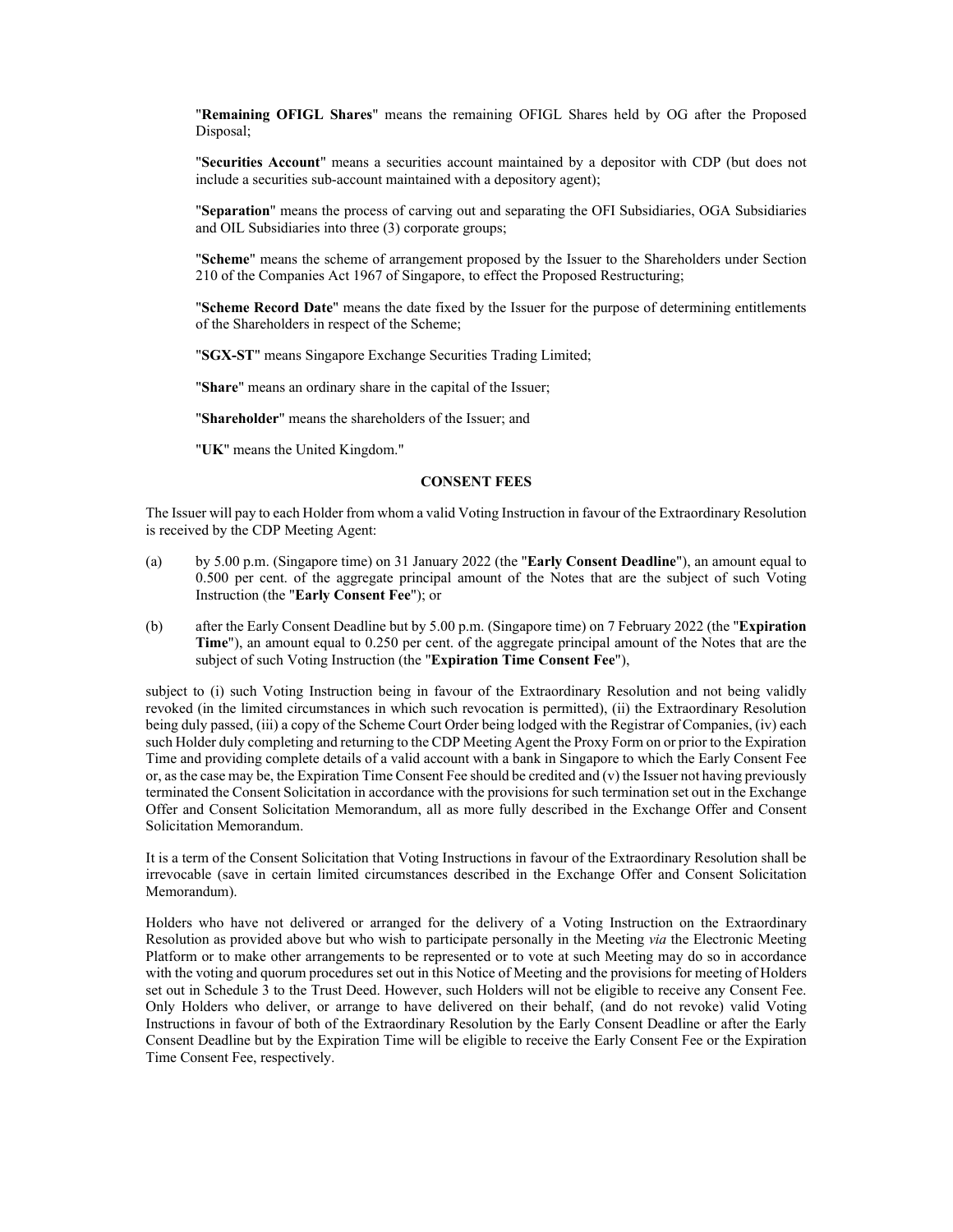### **GENERAL**

Holders may, at any time from 18 January 2022 between 9.00 a.m. to 5.00 p.m. (Singapore time) from Mondays to Fridays (excluding public holidays) up to 3.00 p.m. (Singapore time) on 7 February 2022 inspect copies of the Trust Deed at the office of Tricor Singapore Pte. Ltd. (trading as Tricor Barbinder Share Registration Services), in its capacity as CDP Meeting Agent, at 80 Robinson Road, #11-02, Singapore 068898. Holders are required to make an appointment with the CDP Meeting Agent prior to making any inspection.

Copies of the Exchange Offer and Consent Solicitation Memorandum, the Proxy Form and Earmarking Instruction Letter will be mailed to the Direct Participants with an address in Singapore. The forms of the Proxy Form and the Earmarking Instruction Letter are appended to the Exchange Offer and Consent Solicitation Memorandum. In addition, Holders may collect copies of the Exchange Offer and Consent Solicitation Memorandum, Proxy Form and Earmarking Instruction Letter from the office of Tricor Singapore Pte. Ltd. (trading as Tricor Barbinder Share Registration Services), in its capacity as CDP Meeting Agent, at 80 Robinson Road, #11-02, Singapore 068898 (the "**Meeting Agent Office**") from 18 January 2022, at any time between 9.00 a.m. to 5.00 p.m. (Singapore time) from Mondays to Fridays (excluding public holidays) up to 3.00 p.m. (Singapore time) on 7 February 2022. Holders are required to make an appointment with the CDP Meeting Agent prior to making any collection.

**The attention of Holders is particularly drawn to the procedures for voting, quorum and other requirements for the passing of the Extraordinary Resolution at the Meeting or any meeting held following any adjournment of such Meeting, which are set out in paragraph 3 of "Voting and Quorum" below. Having regard to such requirements, Holders are strongly urged either to attend the Meeting or to take steps to be represented at such Meeting (including by way of submitting Voting Instructions in favour of the Extraordinary Resolution) as soon as possible.** 

Due to the ongoing COVID-19 pandemic, in lieu of a physical meeting, the Meeting will be conducted electronically *via* the tele-/video-conferencing application Zoom (the "**Electronic Meeting Platform**") and, pursuant to the Trust Deed, the Issuer has requested that the Trustee prescribe further regulations regarding the holding of the Meeting *via* the Electronic Meeting Platform. The Electronic Meeting Platform can be accessed on a computer or mobile device using iOS or Android operating systems, and is available for free download at https://zoom.us/download (for computers) and from the App Store (for iOS devices) or from the Google Play Store (for Android devices). Holders who wish to participate in the Meeting *via* the Electronic Meeting Platform must ensure that they have access to a computer or mobile device using the iOS or Android operating systems, and fast and reliable internet connection. It is recommended that a computer be used during the Meeting.

Holders who wish to participate personally in the Meeting via the Electronic Meeting Platform must pre-register and submit an Earmarking Instruction Letter by the Expiration Time by providing, *inter alia*, their names, scanned copies of their passports or Singapore identity cards and email addresses to the CDP Meeting Agent for the purposes of accessing the Electronic Meeting Platform in relation to such Meeting. Such Holders will receive further instructions by email (including a web-link for access to the Meeting via the Electronic Meeting Platform) prior to such Meeting. Holders who do not pre-register and submit an Earmarking Instruction Letter by the abovementioned time will not receive the instructions necessary to access the Meeting and therefore will not be able to access such Meeting. On the day of the Meeting, the Issuer may subject Holders to identity verification checks prior to allowing them access to the Meeting via the Electronic Meeting Platform. To allow for such identity verification checks, Holders will be required to enable video-conferencing on the Electronic Meeting Platform with a working video capturing device. Only Holders who are Direct Participants may participate in the Meeting via the Electronic Meeting Platform.

Prior to the Meeting, Holders or proxies participating in such Meeting *via* the Electronic Meeting Platform should:

- (a) download the Zoom application from:
	- (i) https://zoom.us/download (for computers);
	- (ii) the App Store (for iOS devices); or
	- (iii) the Google Play Store (for Android devices);
- (b) create a Zoom account at https://zoom.us/signup, if they do not have a Zoom account yet; and
- (c) ensure that the email address used to create the Zoom account is the same email address provided to the Issuer for purposes of accessing the Electronic Meeting Platform in relation to such Meeting, so as to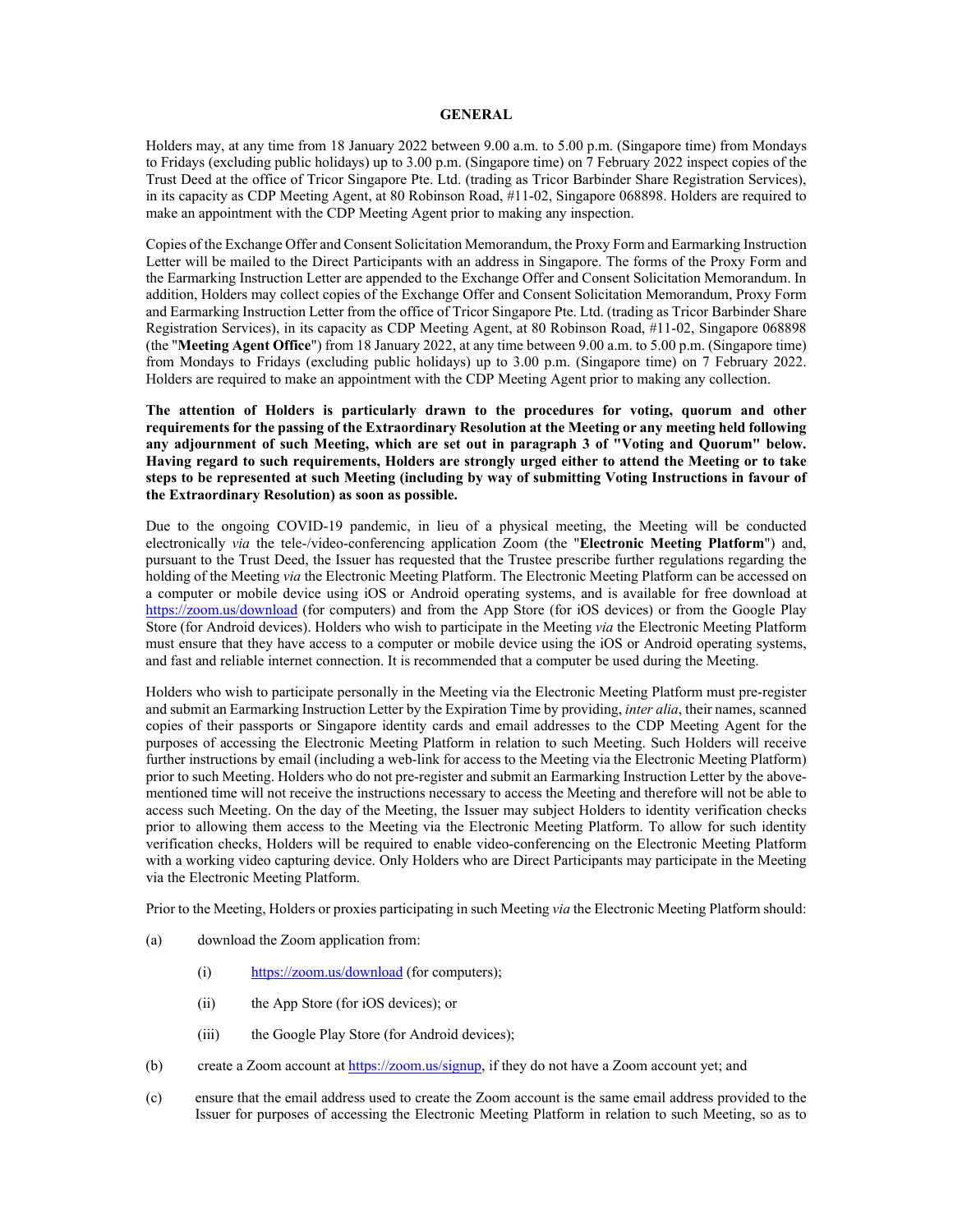assist the verification of the identity of the Holder or proxy attending such Meeting *via* the Electronic Meeting Platform. Generally, the system requirements for Zoom are:

- (i) internet connection (broadband, wired or wireless (3G or 4G/LTE);
- (ii) speakers and a microphone (built-in, USB plug-in or Bluetooth); and
- (iii) a webcam (built-in or USB plug-in) or a HD cam or HD camcorder with video capture card.

The detailed system requirements can be found at https://support.zoom.us/hc/en-us/articles/201362023-Zoomsystem-requirements-Windows-macOS-Linux. Holders or proxies who have technical questions regarding the Electronic Meeting Platform may visit the Zoom technical support page at https://support.zoom.us/hc/en-us.

Persons into whose possession the Exchange Offer and Consent Solicitation Memorandum comes are required by the Issuer, OG, the Dealer Managers, the Trustee and the CDP Meeting Agent to inform themselves about, and to observe, any and all applicable restrictions in connection with the Exchange Offer and Consent Solicitation or acceptance of the Proposal. The Exchange Offer and Consent Solicitation Memorandum does not constitute a solicitation in any circumstances in which such solicitation is unlawful. None of the Issuer, OG, the Dealer Managers, the Trustee, or the CDP Meeting Agent will incur any liability for its own failure or the failure of any other person or persons to comply with the provisions of any such restrictions.

In order to avoid any violation of laws applicable in countries other than Singapore, the Exchange Offer and Consent Solicitation Memorandum has not been and will not be mailed to the Holders who do not have an address in Singapore ("**Foreign Holders**"). Foreign Holders who wish to obtain a copy of the Exchange Offer and Consent Solicitation Memorandum should provide in writing an address in Singapore to the CDP Meeting Agent not later than five days before the Expiration Time.

# **TRUSTEE**

**In accordance with its normal practice, the Trustee expresses no opinion as to the merits of the Proposal or the Extraordinary Resolution but the Trustee has authorised it to be stated that, on the basis of the information as set out in the Exchange Offer and Consent Solicitation Memorandum (which it recommends Holders to read carefully) and in this Notice of Meeting, it has no objection to the Proposal and the Extraordinary Resolution being put to Holders for their consideration. The Trustee has not investigated, analysed or verified the contents, objectives or any other aspect of the Proposal. The Trustee has not been involved in formulating or negotiating the Proposal and makes no representation that all relevant information has been disclosed to the Holders pursuant to the Exchange Offer and Consent Solicitation Memorandum and this Notice of Meeting. Accordingly, Holders who are unsure of the impact of the Proposal and the Extraordinary Resolution should seek their own financial, tax, accounting and legal advice.** 

#### **VOTING AND QUORUM**

*Holders who have submitted and not subsequently validly revoked (in the limited circumstances in which revocation is permitted) a valid Voting Instruction in respect of the relevant Extraordinary Resolution, by which they will have given instructions for the appointment of one or more representatives of the CDP Meeting Agent by the CDP Meeting Agent as their proxy to vote in respect of the Extraordinary Resolution at the Meeting (or*  any such adjourned Meeting), need take no further action to be represented at the Meeting (or any such adjourned *Meeting).* 

Holders who have not submitted or have submitted and subsequently validly revoked (in the limited circumstances in which such revocation is permitted) a Voting Instruction in respect of the relevant Extraordinary Resolution should take note of the provisions set out below detailing how such Holders can attend or take steps to be represented at the Meeting (references to which, for the purpose of such provisions, include, unless the context otherwise requires, any such adjourned Meeting).

# 1. **Voting Procedures**

The relevant provisions governing the convening and holding of the Meeting are set out in Schedule 3 to the Trust Deed, copies of which are available for inspection as referred to above. To be eligible to participate in or vote at the Meeting either in person or by proxy, Holders should complete and sign a Proxy Form or an Earmarking Instruction Letter to instruct the CDP Meeting Agent to either comply with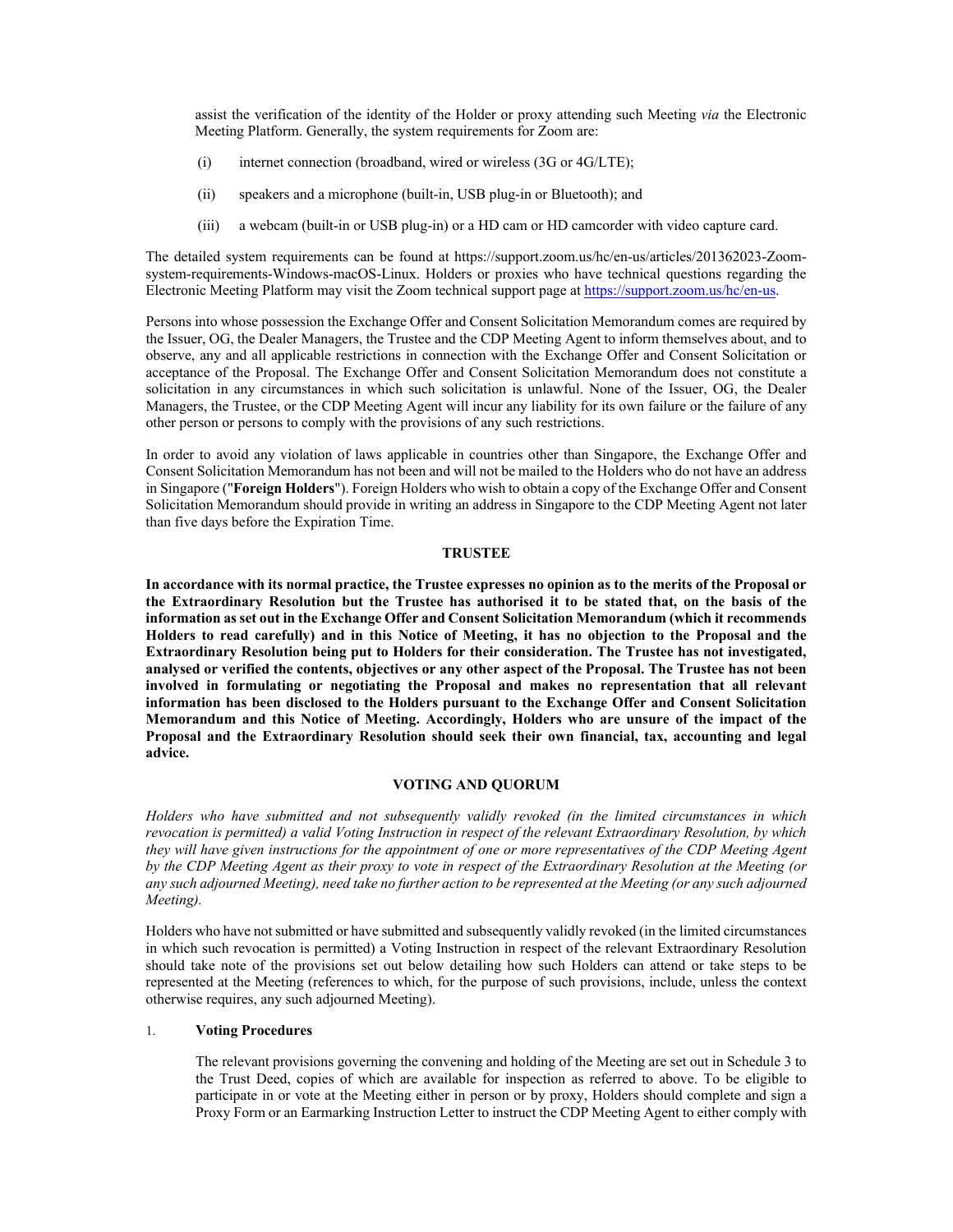a Voting Instruction or instruct CDP to earmark his Notes for purposes of participating in the Meeting. Such Proxy Form or Earmarking Instruction Letter must be submitted to the CDP Meeting Agent by email or by delivery to the Meeting Agent Office by the Expiration Time.

In the case of Holders who are individuals, copies of such Holder's passport or identity card will have to be submitted to the CDP Meeting Agent together with a Proxy Form or an Earmarking Instruction Letter.

Holders should note that the latest time and date for issuing, amending or revoking a Voting Instruction or submitting an Earmarking Instruction Letter (the "**Expiration Time**") is 5.00 p.m. (Singapore time) on 7 February 2022.

Holders who take the action described below and in the Exchange Offer and Consent Solicitation Memorandum on or prior to the Expiration Time need take no further action in relation to voting at the Meeting in respect of the Extraordinary Resolution.

- (a) A Holder who has not submitted or delivered or arranged for the submission or delivery of Voting Instructions to the CDP Meeting Agent and wishes to participate in and vote at the Meeting via the Electronic Meeting Platform must submit an Earmarking Instruction Letter.
- (b) Each Holders is to note that upon the delivery of the validly completed Proxy Form or Earmarking Instruction Letter to the CDP Meeting Agent, the CDP Meeting Agent will proceed to request CDP to earmark the direct securities account or securities sub-account in which his Notes are credited or transfer the Notes to a suspense account and Notes so earmarked or transferred will not be released until the earliest of:
	- (A) in respect of Voting Instructions or by way of submission of a Earmarking Instruction Letter, not less than 48 hours before the time for which the Meeting is convened, the notification in writing of any revocation of a Holder's previous instructions to the CDP Meeting Agent and the same then being notified in writing by the CDP Meeting Agent to the Issuer at its specified office (or such other place as may have been specified by the Issuer for the purpose) or to the chairman of the Meeting, in each case, at least 24 hours before the time appointed for holding the Meeting and such Notes ceasing in accordance with the procedures of CDP and with the agreement of the CDP Meeting Agent to be held to its order;
	- (B) (in the case of Holders who have delivered valid Voting Instructions voted in favour of the Extraordinary Resolution and such Voting Instructions have not been validly revoked and the Extraordinary Resolution has been duly passed) the time of the payment of the Consent Fee to such Holders or (in all other cases, including in the case where the Notes are held by the Holders who have voted against the Extraordinary Resolution and such votes have not been validly revoked) the conclusion of the Meeting (or, if applicable, any adjournment of the Meeting); and
	- (C) the termination of the Consent Solicitation.

#### (the "**Blocking Period**").

In the event that CDP is unable to earmark the relevant Notes as declared by a Holder to be its holdings of the Notes in its Proxy Form or Earmarking Instruction Letter (for example, the name of the Holder or the total principal amount of its Notes does not tally with the book entry records of CDP), then any such Voting Instructions given by such Holder to the CDP Meeting Agent shall not be valid.

# **During the Blocking Period, the Notes which are the subject of the Proxy Form or the Earmarking Instruction Letter may not be traded or transferred. Notwithstanding anything contained herein, Holders should note that the relevant Notes will be earmarked or transferred by CDP in accordance with its procedures and subject to its timings. Similarly, Notes so earmarked or transferred will also be released by CDP in accordance with its procedures and subject to its timings.**

Any Voting Instructions given may not be revoked or amended except in the limited circumstances set out in the Exchange Offer and Consent Solicitation Memorandum.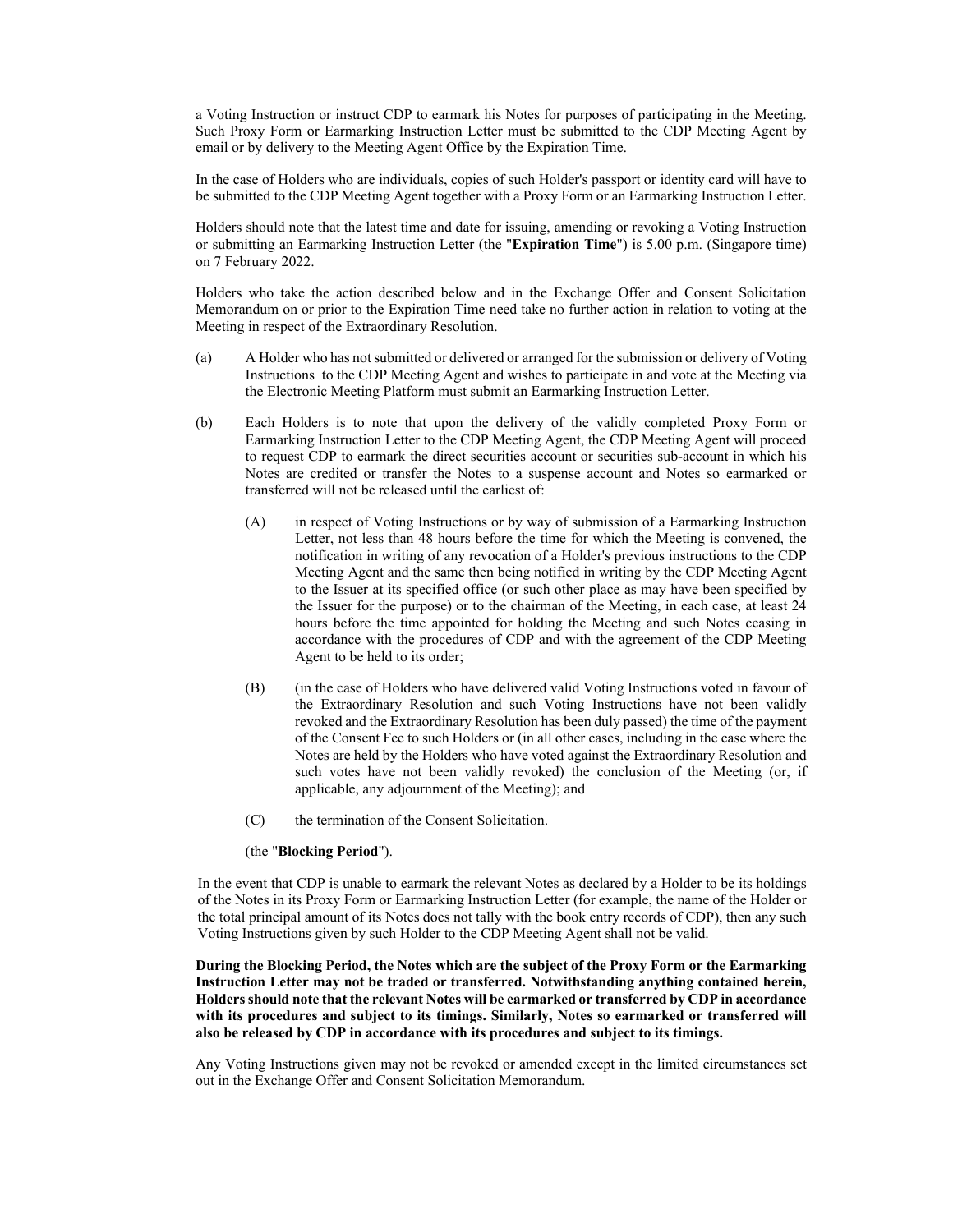#### 2. **Quorum and Adjournment**

The meeting provisions in the Trust Deed require the proposals tabled in the Extraordinary Resolution to be subject to the quorum provisions in paragraphs 18 to 21 of Schedule 3 to the Trust Deed. Therefore the quorum required at the Meeting for passing of the Extraordinary Resolution shall be two or more persons present and holding or representing in the aggregate more than 50 per cent. of the principal amount of the Notes for the time being outstanding, wherein a single person appointed in relation to the Global Certificate representing the Notes or being the holder of the Notes represented thereby shall be deemed to be two persons for the purpose of forming a quorum. No business (other than the choosing of a Chairman) shall be transacted unless the requisite quorum is present at the commencement of business.

If a quorum is not present within 15 minutes after the time appointed for the Meeting, the Meeting shall stand adjourned for such period, being not less than 14 days nor more than 42 days, and to such place as may be appointed by the Chairman either at or subsequent to the Meeting. At least 10 days' notice of such adjourned Meeting (exclusive of the day on which the notice is given and the day on which the Meeting is to be held) shall be given in the same manner as for the original Meeting and such notice shall state the required quorum at such adjourned Meeting.

The quorum for any adjourned Meeting shall be two or more persons present and holding or representing Holders whatever the principal amount of the Notes held or represented and for the time being outstanding.

Voting Instructions given and Proxy Forms submitted in respect of the Meeting (unless validly revoked in the limited circumstances set out in the Exchange Offer and Consent Solicitation Memorandum) shall remain valid for such adjourned Meeting.

### 3. **Voting**

Each question submitted to the Meeting will be decided by a show of hands unless a poll is (before, or on the declaration of the result of, the show of hands) demanded by the chairman of the Meeting, the Issuer, the Trustee or one or more persons representing not less than two per cent. in principal amount of the Notes for the time being outstanding.

Unless a poll is demanded, a declaration by the chairman of the Meeting that a resolution has or has not been passed shall be conclusive evidence of the fact without proof of the number or proportion of the votes cast in favour of or against it.

If a poll is demanded, it shall be taken in such manner and (subject as provided in Schedule 3 to the Trust Deed) either at once or after such adjournment as the chairman of the Meeting directs. The result of the poll shall be deemed to be the resolution of the meeting at which it was demanded as at the date it was taken. A demand for a poll shall not prevent the Meeting continuing for the transaction of business other than the question on which it has been demanded.

A poll demanded on the election of the chairman of the Meeting or on a question of adjournment shall be taken at once.

On a show of hands every person who is present shall have one vote. On a poll every such person has one vote in respect of S\$1 in principal amount of the Notes so produced or represented by the voting certificate so produced or for which he is a proxy. Without prejudice to the obligations of proxies, a person entitled to more than one vote need not use them all or cast them all in the same way.

In case of equality of votes, the chairman of the Meeting shall both on a show of hands and on a poll have a casting vote in addition to any other votes which he may have.

#### 4. **Extraordinary Resolution**

The Extraordinary Resolution proposed at the Meeting would need to be passed by a majority of at least 75 per cent. of the votes cast at the Meeting for which the necessary quorum is two or more persons present in person holding or representing more than 50 per cent., or at an adjourned Meeting, whatever the principal amount of the Notes held or represented. In particular, it should be noted that paragraph 28 of Schedule 3 to the Trust Deed provides that an Extraordinary Resolution of the Holders shall be binding on all Holders, whether or not present at the Meeting, and each of the Holders shall be bound to give